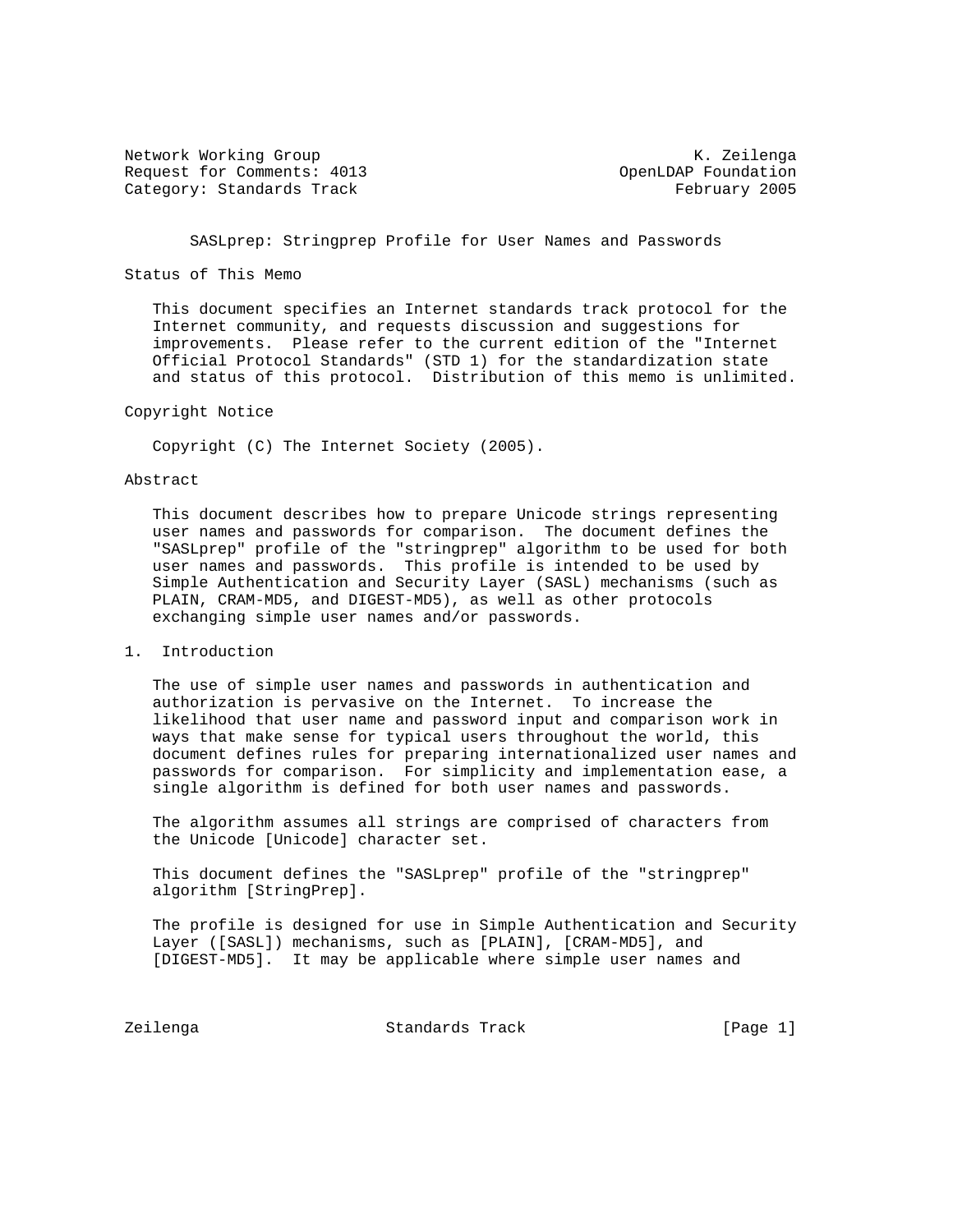passwords are used. This profile is not intended for use in preparing identity strings that are not simple user names (e.g., email addresses, domain names, distinguished names), or where identity or password strings that are not character data, or require different handling (e.g., case folding).

 This document does not alter the technical specification of any existing protocols. Any specification that wishes to use the algorithm described in this document needs to explicitly incorporate this document and provide precise details as to where and how this algorithm is used by implementations of that specification.

2. The SASLprep Profile

 This section defines the "SASLprep" profile of the "stringprep" algorithm [StringPrep]. This profile is intended for use in preparing strings representing simple user names and passwords.

This profile uses Unicode 3.2 [Unicode].

 Character names in this document use the notation for code points and names from the Unicode Standard [Unicode]. For example, the letter "a" may be represented as either <U+0061> or <LATIN SMALL LETTER A>. In the lists of mappings and the prohibited characters, the "U+" is left off to make the lists easier to read. The comments for character ranges are shown in square brackets (such as "[CONTROL CHARACTERS]") and do not come from the standard.

 Note: A glossary of terms used in Unicode can be found in [Glossary]. Information on the Unicode character encoding model can be found in [CharModel].

2.1. Mapping

This profile specifies:

- non-ASCII space characters [StringPrep, C.1.2] that can be mapped to SPACE (U+0020), and
- the "commonly mapped to nothing" characters [StringPrep, B.1] that can be mapped to nothing.

## 2.2. Normalization

 This profile specifies using Unicode normalization form KC, as described in Section 4 of [StringPrep].

Zeilenga Standards Track [Page 2]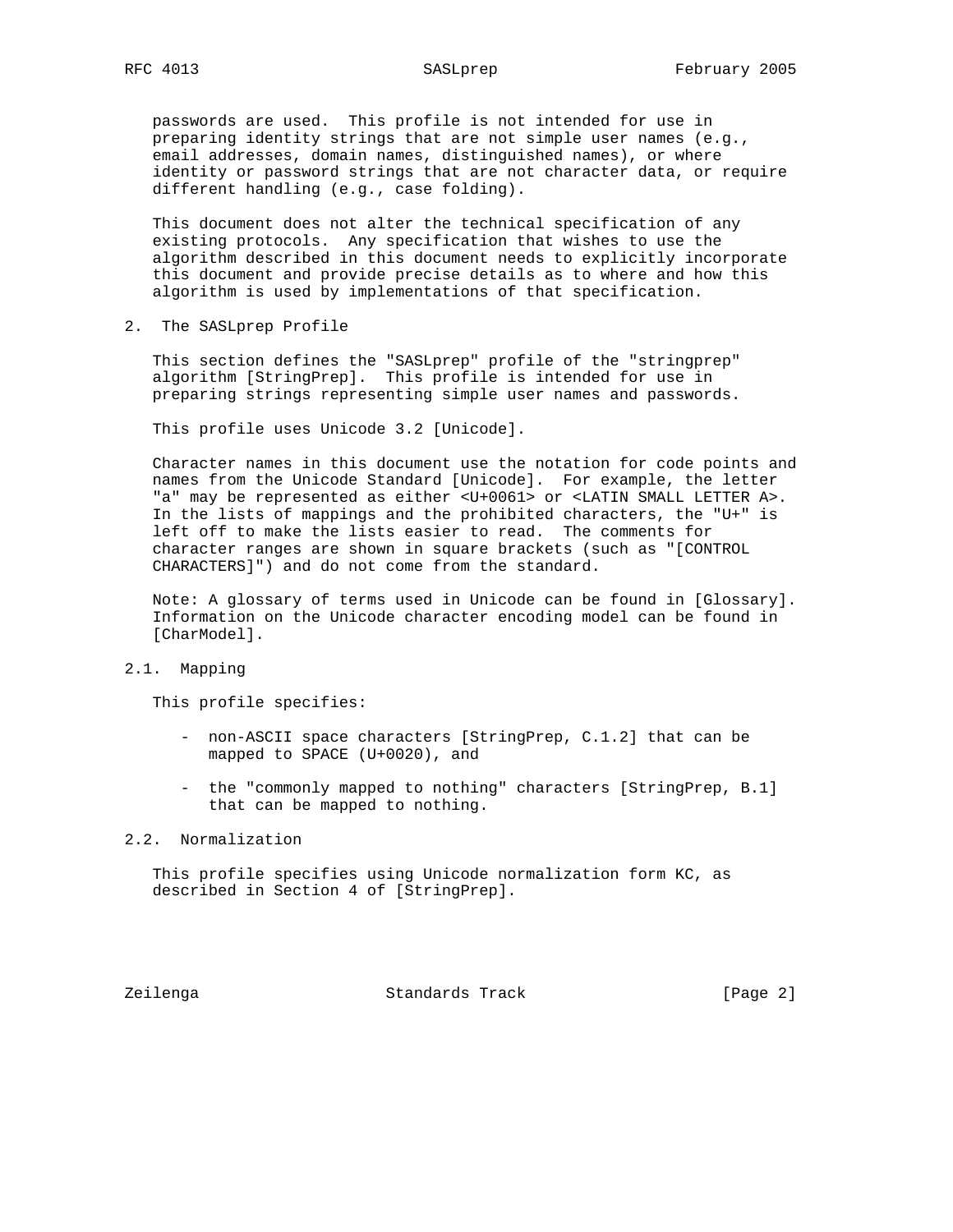## 2.3. Prohibited Output

This profile specifies the following characters as prohibited input:

- Non-ASCII space characters [StringPrep, C.1.2]
- ASCII control characters [StringPrep, C.2.1]
- Non-ASCII control characters [StringPrep, C.2.2]
- Private Use characters [StringPrep, C.3]
- Non-character code points [StringPrep, C.4]
- Surrogate code points [StringPrep, C.5]
- Inappropriate for plain text characters [StringPrep, C.6]
- Inappropriate for canonical representation characters [StringPrep, C.7]
- Change display properties or deprecated characters [StringPrep, C.8]
- Tagging characters [StringPrep, C.9]
- 2.4. Bidirectional Characters

 This profile specifies checking bidirectional strings as described in [StringPrep, Section 6].

2.5. Unassigned Code Points

 This profile specifies the [StringPrep, A.1] table as its list of unassigned code points.

3. Examples

 The following table provides examples of how various character data is transformed by the SASLprep string preparation algorithm

| #  | Input                         | Output | Comments                            |
|----|-------------------------------|--------|-------------------------------------|
|    |                               |        |                                     |
|    | $1 \tI < U + 00AD > X$        | ΙX.    | SOFT HYPHEN mapped to nothing       |
|    | user                          | user   | no transformation                   |
|    | USER                          | USER   | case preserved, will not match #2   |
|    | $4 \times U + 00A$            | a      | output is NFKC, input in ISO 8859-1 |
|    | $5 \times \text{UI} + 2168$   | ΙX     | output is NFKC, will match #1       |
| б. | $<$ U+0007>                   |        | Error - prohibited character        |
| 7  | $<$ U+0627> <u+0031></u+0031> |        | Error - bidirectional check         |
|    |                               |        |                                     |

4. Security Considerations

 This profile is intended to prepare simple user name and password strings for comparison or use in cryptographic functions (e.g., message digests). The preparation algorithm was specifically designed such that its output is canonical, and it is well-formed.

Zeilenga Standards Track [Page 3]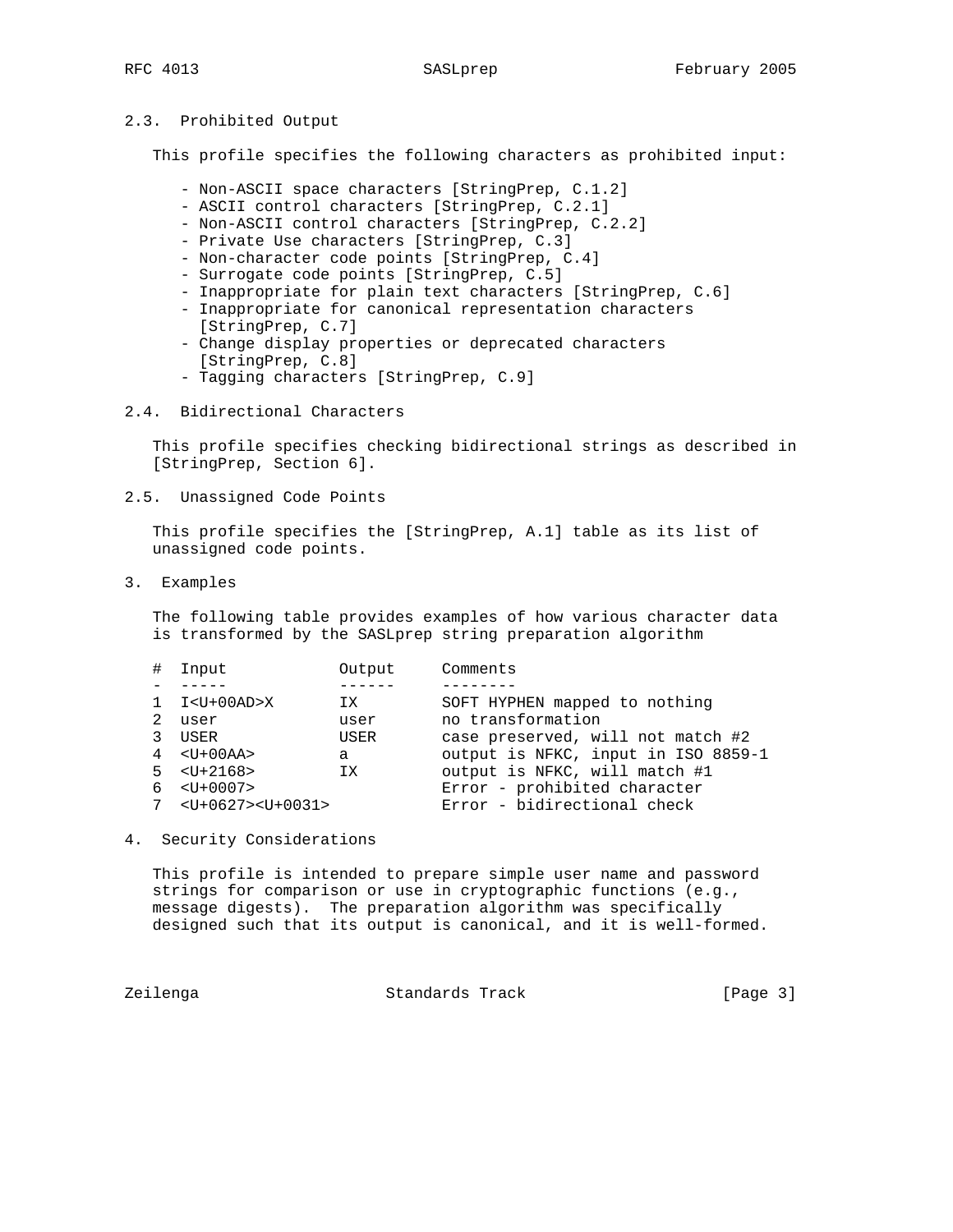However, due to an anomaly [PR29] in the specification of Unicode normalization, canonical equivalence is not guaranteed for a select few character sequences. These sequences, however, do not appear in well-formed text. This specification was published despite this known technical problem. It is expected that this specification will be revised before further progression on the Standards Track (after [Unicode] and/or [StringPrep] specifications have been updated to address this problem).

 It is not intended for preparing identity strings that are not simple user names (e.g., distinguished names, domain names), nor is the profile intended for use of simple user names that require different handling (such as case folding). Protocols (or applications of those protocols) that have application-specific identity forms and/or comparison algorithms should use mechanisms specifically designed for these forms and algorithms.

 Application of string preparation may have an impact upon the feasibility of brute force and dictionary attacks. While the number of possible prepared strings is less than the number of possible Unicode strings, the number of usable names and passwords is greater than as if only ASCII was used. Though SASLprep eliminates some Unicode code point sequences as possible prepared strings, that elimination generally makes the (canonical) output forms practicable and prohibits nonsensical inputs.

User names and passwords should be protected from eavesdropping.

 General "stringprep" and Unicode security considerations apply. Both are discussed in [StringPrep].

5. IANA Considerations

This document details the "SASLprep" profile of the [StringPrep] protocol. This profile has been registered in the stringprep profile registry.

 Name of this profile: SASLprep RFC in which the profile is defined: RFC 4013 Indicator whether or not this is the newest version of the profile: This is the first version of the SASPprep profile.

6. Acknowledgement

 This document borrows text from "Preparation of Internationalized Strings ('stringprep')" and "Nameprep: A Stringprep Profile for Internationalized Domain Names", both by Paul Hoffman and Marc Blanchet. This document is a product of the IETF SASL WG.

Zeilenga Standards Track [Page 4]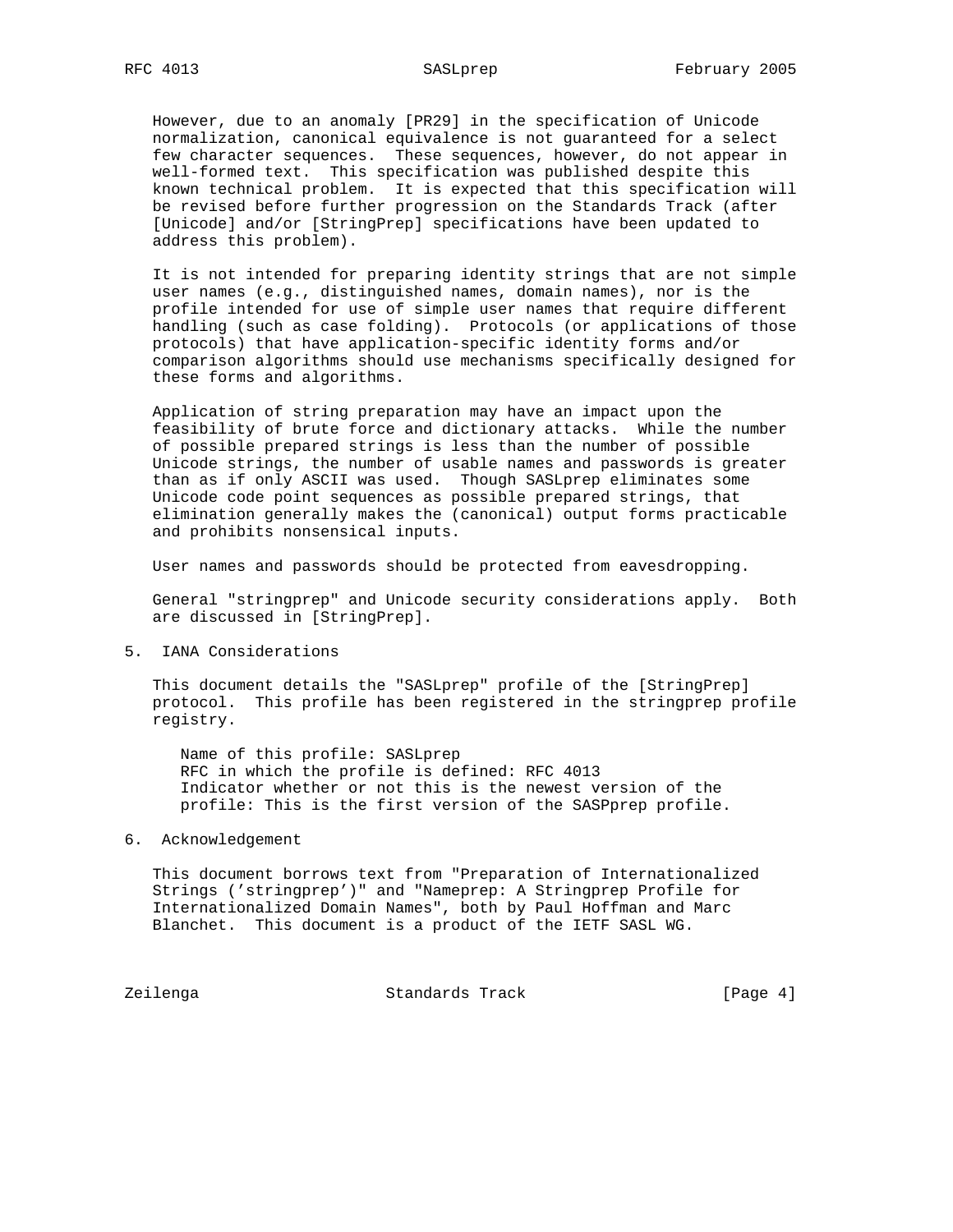[StringPrep] Hoffman, P. and M. Blanchet, "Preparation of Internationalized Strings ("stringprep")", RFC 3454, December 2002.

- [Unicode] The Unicode Consortium, "The Unicode Standard, Version 3.2.0" is defined by "The Unicode Standard, Version 3.0" (Reading, MA, Addison-Wesley, 2000. ISBN 0-201- 61633-5), as amended by the "Unicode Standard Annex #27: Unicode 3.1" (http://www.unicode.org/reports/tr27/) and by the "Unicode Standard Annex #28: Unicode 3.2" (http://www.unicode.org/reports/tr28/).
- 8. Informative References
	- [Glossary] The Unicode Consortium, "Unicode Glossary", <http://www.unicode.org/glossary/>.
	- [CharModel] Whistler, K. and M. Davis, "Unicode Technical Report #17, Character Encoding Model", UTR17, <http://www.unicode.org/unicode/reports/tr17/>, August 2000.
	- [SASL] Melnikov, A., Ed., "Simple Authentication and Security Layer (SASL)", Work in Progress.
	- [CRAM-MD5] Nerenberg, L., "The CRAM-MD5 SASL Mechanism", Work in Progress.
	- [DIGEST-MD5] Leach, P., Newman, C., and A. Melnikov, "Using Digest Authentication as a SASL Mechanism", Work in Progress.
	- [PLAIN] Zeilenga, K., Ed., "The Plain SASL Mechanism", Work in Progress.
	- [PR29] "Public Review Issue #29: Normalization Issue", <http://www.unicode.org/review/pr-29.html>, February 2004.

Author's Address

 Kurt D. Zeilenga OpenLDAP Foundation

EMail: Kurt@OpenLDAP.org

Zeilenga Standards Track [Page 5]